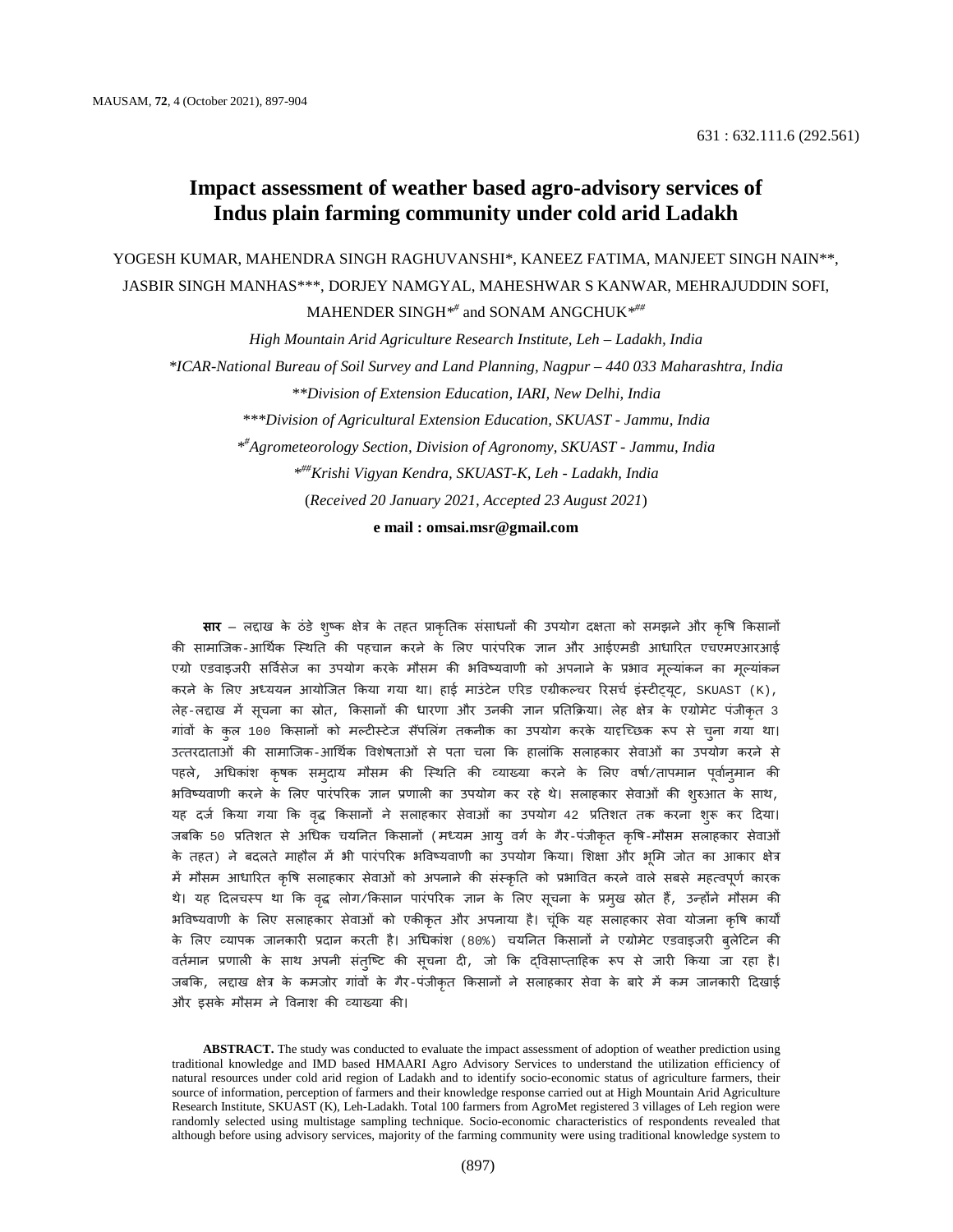predict precipitation / temperature forecasting to interpret weather conditions. With the introduce of advisory services, it was recorded that old-aged farmers started using advisory services to the tune of 42 per cent. While more than 50 per cent of selected farmers (middle-aged non-registered under Agro-Met advisory services) utilized traditional prediction even under the changing climate. Education and land holding size were the most important factors influenced adoption culture of weather based Agro Advisory Services in the region. It was interesting that the old-aged people/farmers are the major source of information for traditional knowledge, have integrated and adopted the advisory services for weather prediction. As this advisory service scheme provided comprehensive information for agricultural operations. Majority (80%) selected farmers reported their satisfaction with present system of Agromet Advisory Bulletins, being issued biweekly. Whereas, the non-registered farmers of vulnerable villages in Ladakh region showed less knowledge about advisory service and its weather interpreted perdition.

**Key words** – Agromet advisory services, Farmers, Weather, Knowledge, Perception, Cold arid.

### **1. Introduction**

Ladakh, also known as "Little Tibet", is a wildly beautiful desert region high in the Western Himalayas at high altitudes. It is a region of limited resources with an extreme climate with a vast rain-shadow zone in the north (Raghuvanshi *et al*., 2019). This cold dry tract of the zone referred to as cold arid region; spread over in the northern states such as the parts of Ladakh UT, Himachal Pradesh, Uttarakhand and Sikkim which altogether constituting approximately one lakh sq km area. (*i*) Western disturbances move across northwest India, causing good precipitation in the western Himalayas during January and February (Anonymous, 1973). As a result of which villages in the cold arid region, experience predominantly the winter precipitation when temperatures are very low. This contributes and supports agriculture with the harvesting of glacier water in the lap of Himalaya supports a small-scale farming system, well adapted to this unique and extreme environment (Raghuvanshi *et al*., 2019). Temperature unevenness of a region is the most important factor for Ladakh climate and it may vary from (*ii*) Extreme temperatures (−40  $\degree$ C in winter and 40  $\degree$ C in summer); low annual precipitation (80-300 mm per year), high wind velocity, and low relative humidity (20-40%) (Wani *et al*., [2011\)](https://www.tandfonline.com/doi/full/10.1080/02626667.2017.1303705) and being a high elevation cold desert of India, it is marked by extreme aridity with acute moisture deficit throughout the year with an (*iii*) Erratic behaviour of precipitation regime, influencing the socioeconomic conditions of the people of the region significantly (Shafiq *et al*., 2016). On the other hand, Weather elements like cloud amount, precipitation, temperature wind speed and its direction have the most significant influence on agriculture and other economic activities. In Ladakh region, the other factors floods, drought/ dry spell, storms, and even aberration in weather cause an obvious impact on agriculture and has important impact and significantly influence on farming decisions. For the purpose, the Indian Meteorological Department [\(IMD\)](http://www.imd.gov.in/) started various weather advisory services for the farmers with the aim to provide relevant weather information and management advisories at a district scale across the country through multi-institutional teams, or "Agro-Meteorological Field Units" in each of the 127 agro-climatic zones (IMD).

In this context, Leh (Ladakh), which lies in the north-western Himalayas also exhibit the impact of global environmental changes. Even under this district, erratic behaviour of climatic parameters particularly glaciers with respect to latitude, elevation and climatic/weather shows retreat in their snout positions and they vary region to region. Considering these points, this study was carried out at Leh with the aim to evaluate the impact assessment of adoption of weather prediction using traditional knowledge and IMD based HMAARI Agro Advisory Services to understand the utilization efficiency of natural resources under cold arid region of Ladakh.

#### **2. Research methodology**

The present study was conducted purposively selected in Leh district of Union Territory of Ladakh during 2020. (*iv*) As per census 2011, Leh district has 17 blocks including Leh Town and 134 villages (Anonymous, 2016). Two blocks namely Chuchot and Thiksay were selected on the basis of having maximum number of farmers being registered under Agrometeorology field unit (AMFU) center satakana, Leh. Three villages such as Chuchot, Shey and Ranbirpura were selected from Chuchot and Thiksay blocks on the basis of having maximum number of farmers being covered under Agro meteorology field unit (AMFU). A random sample of 100 farmers was selected which included 35 farmers each from Chuchot and Shey villages and 30 farmers from Ranbirpura village. The descriptive statistics to the frequency, percentage and tabular analysis were employed to assess the farmer´s knowledge and perception about agromet advisory services.

### **3. Results and discussion**

Traditional subsistence agriculture is the economic mainstay of Ladakh region, underwent significant changeover in last few decades. During 1960, only five types of vegetables were grown and now 101 types of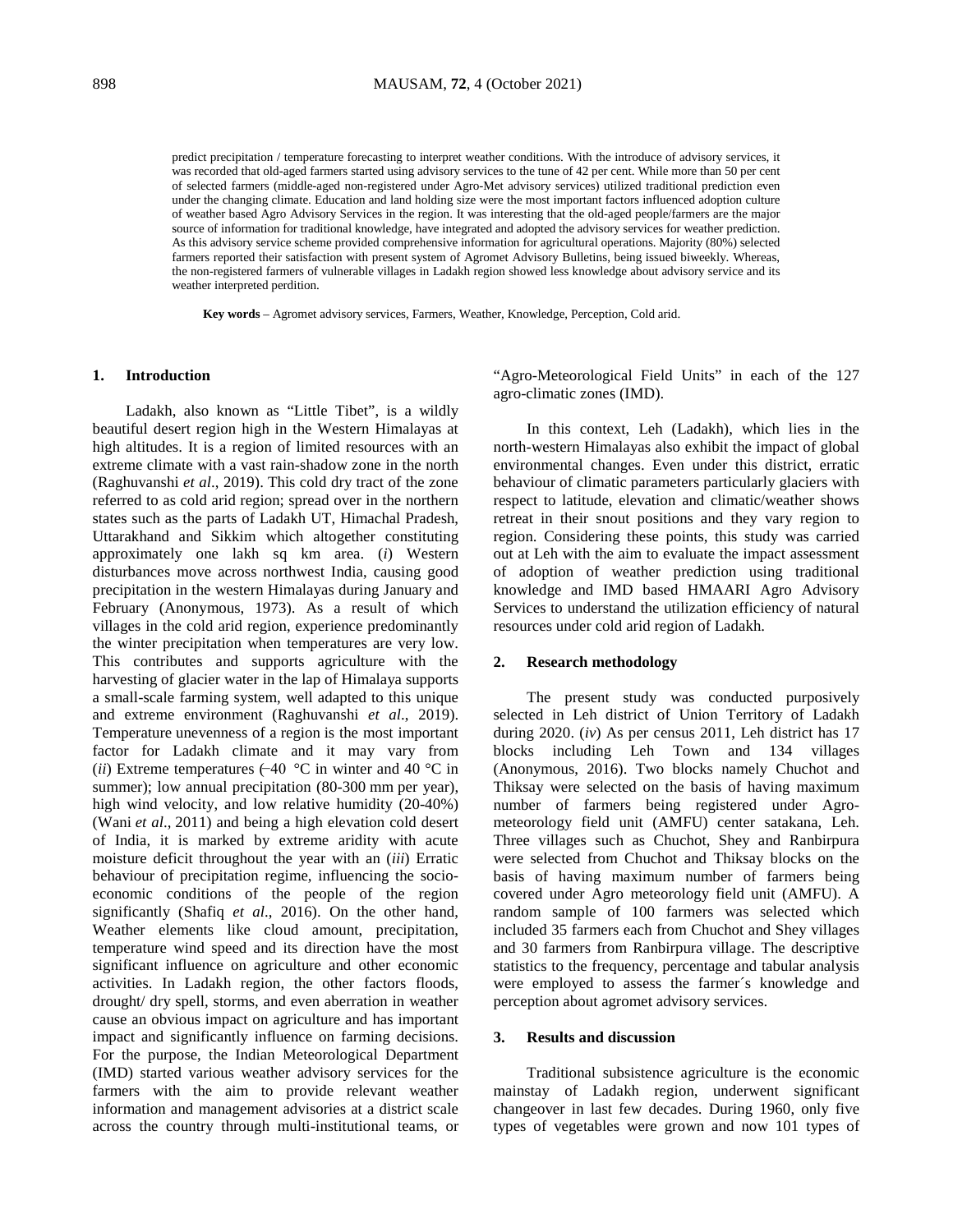

**Fig. 1.** AAS institutional mechanism to reach farmers in India (Venkatasubramanian, 2014)

vegetable have been demonstrated and 23 types of vegetables are commercially being grown due to change in demand, thereby enabling farmers to mitigate and adapt to the changing climate. With the upcoming modernization in all sectors under subsistence culture would certainly require a proper resource based agroadvisory approach to support farming community to regulate their agricultural activities accordingly to enhance and modify as per the (*v*) Mountainous topography and unpredictable weather. Now fast receding of snow cover, water has reduced considerably in streams and they often dry and 50% to 80% [deficit](https://www.downtoearth.org.in/news/water/problem-in-paradise-water-crisis-deepens-in-ladakh-amid-surge-in-tourists-61105) in annual precipitation in Ladakh between 2013 and 2017 and 2016 (Joshi, 2018). Under such conditions, use of agro-advisory becomes immediate need for the remotely located region like Ladakh. For the purpose, India's Integrated Agrometeorological Advisory Service (AAS) program is one of the largest agro-meteorological based information broadcasting weather services for the farmers. Under forecast updates since last few decades, IMD launched a District-level Agro-meteorological Advisory Service (DAAS) in 2008 with the aim to provide relevant weather information and management advisories at a district scale across the country. An attempt was made to understand the response of farming communities on these forecasts and services at Leh by taking three villages namely Chuchot, Shey and Ranbirpura where maximum number of farmers being covered under Agro meteorology field unit (AMFU).

Studies revealed that all age group people are responding this system of advisory services and its adoption is increasing with the advancement of family and farming structures like joint family, education, farming experiences, land holdings and particularly farmers' income in the changing scenario and forecast systems in the integration manners with traditional approaches.

Table 1 revealed that that 42 per cent AAS registered farmers were old aged while 44 per cent of non AAS registered farmers are in the middle-aged group. The age of farmers usually represents his experience in farming and old aged farmers are expected to have high experience and knowledge about farming and associated risks involved in it. 40 per cent of AAS registered farmers were graduates while equal percentage of non-registered AAS farmers were educated upto higher secondary. In both AAS registered as well as non-AAS farmers group, male participation in agricultural activities was high as compared to female participation. Majority of AAS registered farmers (44 per cent) and non-registered AAS farmers (46 per cent) had medium family size. Besides 60 per cent AAS registered farmers and 68 percent nonregistered AAS farmers have nuclear family. Majority of AAS registered farmers (48 per cent) have farming experience more than 25 years whereas majority of (44 per cent) of non-registered AAS farmers have 16 to 25 years of farming experience (Table 1). Social participation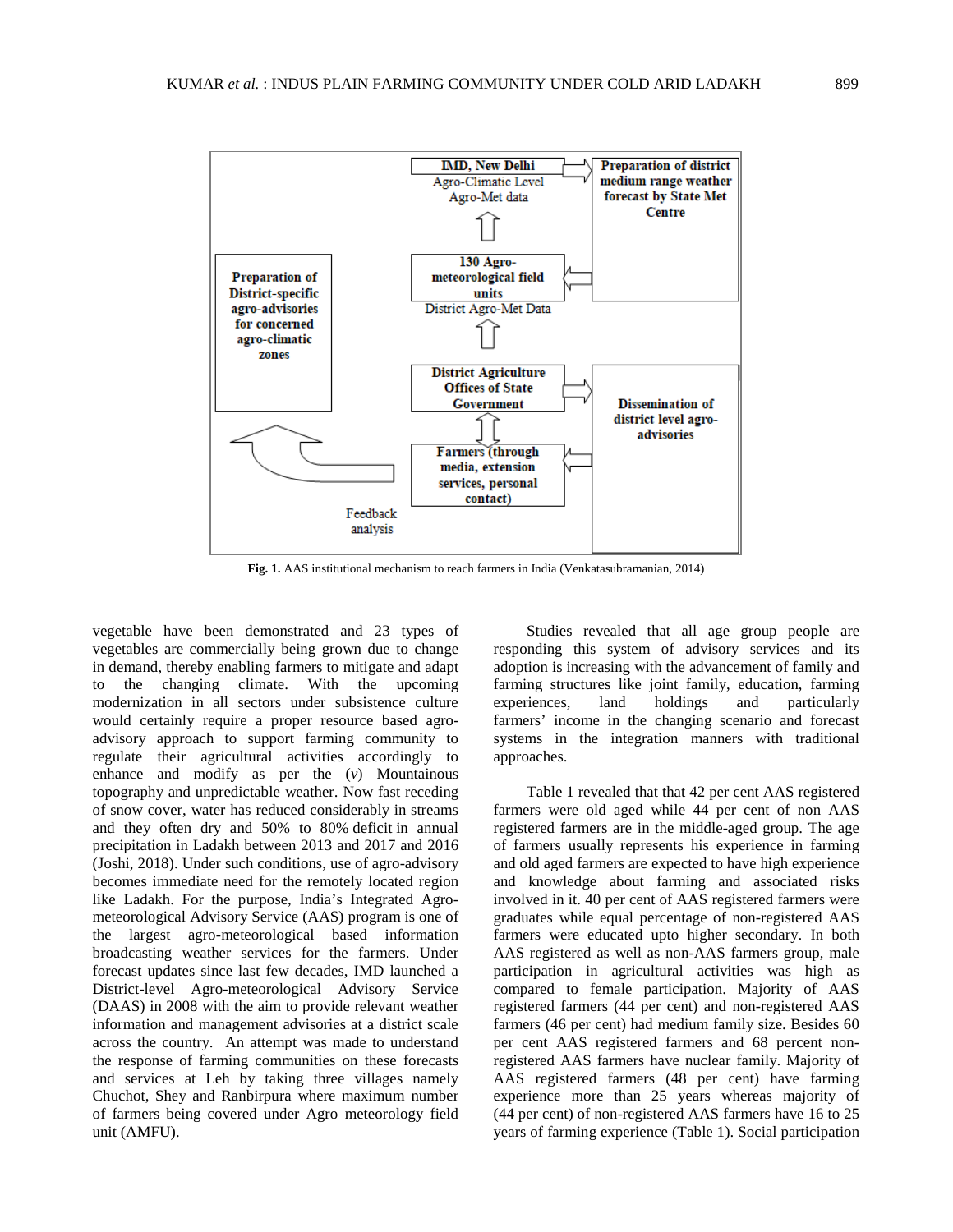### **TABLE 1**

#### **Socio-economic characteristics of farmers of Leh district of UT Ladakh (n = 100)**

|        |                      |                      | AAS Registered farmers |      | AAS Non-Registered farmers                                                                                                                                                             |      |
|--------|----------------------|----------------------|------------------------|------|----------------------------------------------------------------------------------------------------------------------------------------------------------------------------------------|------|
| S. No. | Particulars          | Category             | Frequency              | $\%$ | Frequency<br>13<br>22<br>15<br>9<br>13<br>20<br>8<br>27<br>23<br>20<br>23<br>$\tau$<br>34<br>16<br>11<br>22<br>17<br>14<br>36<br>24<br>19<br>$\tau$<br>25<br>25<br>7<br>22<br>31<br>16 | $\%$ |
| 1.     | Age (Years)          | Young $(>35)$        | 9                      | 18   |                                                                                                                                                                                        | 26   |
|        |                      | Middle (36-45)       | 20                     | 40   |                                                                                                                                                                                        | 44   |
|        |                      | Old $(\leq 46)$      | 21                     | 42   |                                                                                                                                                                                        | 30   |
| 2.     | Education            | Illiterate           | 6                      | 12   |                                                                                                                                                                                        | 18   |
|        |                      | Primary              | 10                     | 20   |                                                                                                                                                                                        | 26   |
|        |                      | Higher secondary     | 14                     | 28   |                                                                                                                                                                                        | 40   |
|        |                      | Graduation           | 20                     | 40   |                                                                                                                                                                                        | 16   |
| 3.     | Gender               | Male                 | 30                     | 60   |                                                                                                                                                                                        | 54   |
|        |                      | Female               | 20                     | 40   |                                                                                                                                                                                        | 46   |
| 4.     | <b>Family Size</b>   | Small (up to 5)      | 18                     | 36   |                                                                                                                                                                                        | 40   |
|        |                      | Medium (6 to 8)      | 22                     | 44   |                                                                                                                                                                                        | 46   |
|        |                      | Large $(>9)$         | 10                     | 20   |                                                                                                                                                                                        | 14   |
| 5.     | Family type          | Nuclear family       | 30                     | 60   |                                                                                                                                                                                        | 68   |
|        |                      | Joint Family         | 20                     | 40   |                                                                                                                                                                                        | 32   |
| 6.     | Farming experience   | Low (up to 15 years) | 10                     | 20   |                                                                                                                                                                                        | 22   |
|        |                      | Middle (16-25 years) | 16                     | 32   |                                                                                                                                                                                        | 44   |
|        |                      | High $(>25$ years)   | 24                     | 48   |                                                                                                                                                                                        | 34   |
| 7.     | Social participation | Yes                  | 23                     | 46   |                                                                                                                                                                                        | 28   |
|        |                      | No                   | 27                     | 54   |                                                                                                                                                                                        | 72   |
| 8.     | Land Holding (ha)    | Marginal & small     | 17                     | 34   |                                                                                                                                                                                        | 48   |
|        |                      | Medium               | 28                     | 56   |                                                                                                                                                                                        | 38   |
|        |                      | Large                | 5                      | 10   |                                                                                                                                                                                        | 14   |
| 9.     | Other Occupation     | Yes                  | 29                     | 58   |                                                                                                                                                                                        | 50   |
|        |                      | No                   | 21                     | 42   |                                                                                                                                                                                        | 50   |
| 10.    | Farmer's Income      | Less than 50,000     | 6                      | 12   |                                                                                                                                                                                        | 14   |
|        |                      | 50,000-100,000       | 19                     | 38   |                                                                                                                                                                                        | 44   |
|        |                      | Above 100,000        | 25                     | 50   |                                                                                                                                                                                        | 62   |
| 11.    | Institutional credit | Yes                  | 24                     | 48   |                                                                                                                                                                                        | 32   |
|        |                      | N <sub>o</sub>       | 26                     | 52   | 34                                                                                                                                                                                     | 68   |

was also less in both the categories of respondents. 56 per cent of AAS registered farmers had medium land holding whereas 48 per cent non-registered AAS farmers had marginal and small land holding. Agriculture was the main source of farmers in both categories was engaged in off-farm employment for their alternative source of income. More than half of the AAS registered farmers and two third of non-registered AAS farmers did not have access to institutional credit. The agromet advisories were disseminated to the farmers through various modes of communication like Radio, T.V, Newspapers, AAS bulletins, Mobile and Friends/Relatives (Fig. 2). The major source of information for AAS registered farmers was AAS bulletins (50 per cent) published and issued by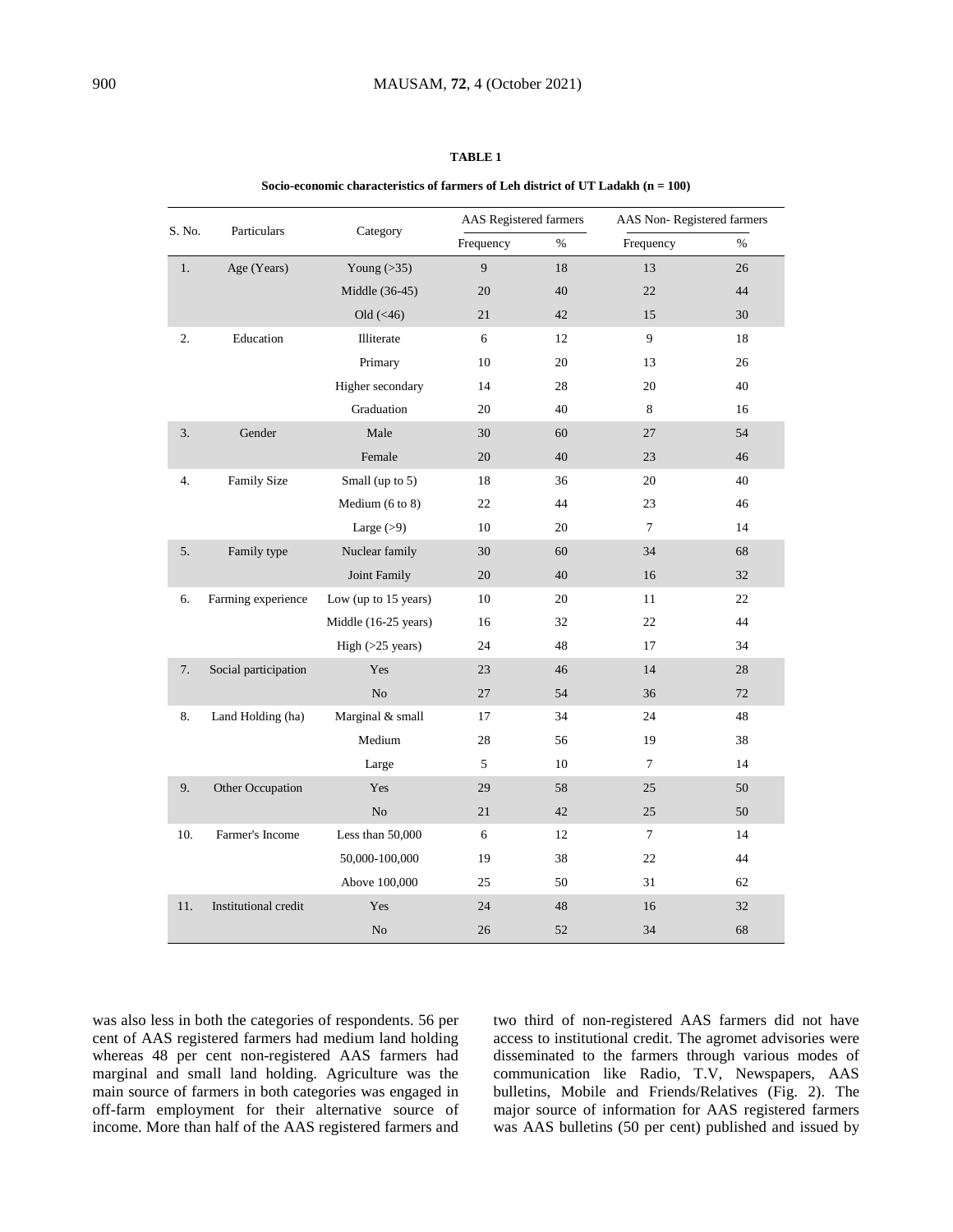### **TABLE 2**

| S. No. | Farmers perception statements                                 | Frequency  | %        |
|--------|---------------------------------------------------------------|------------|----------|
| 1.     | <b>Perception about AAS</b>                                   |            |          |
|        | Very poor                                                     | 5          | 10       |
|        | Poor                                                          | 10         | 20       |
|        | Good                                                          | 15         | 30       |
|        | Very good                                                     | 20         | 40       |
| 2.     | Perception about necessity of AAS                             |            |          |
|        | Yes                                                           | 44         | 88       |
|        | No                                                            | 6          | 12       |
| 3.     | Perception about for which weather parameter AAS is essential |            |          |
|        | Temperature                                                   | 29         | 58       |
|        | Rainfall                                                      | 35         | 70       |
|        | <b>RH</b>                                                     | 18         | 36       |
|        | Wind velocity<br>Snow fall                                    | 15<br>35   | 30<br>70 |
| 4.     | Perception about advantage of AAS                             |            |          |
|        | Yes                                                           | 42         | 84       |
|        | No                                                            | 8          | 16       |
| 5.     | Perception about which way you are advantaged from AAS        |            |          |
|        | Reducing cost during sowing                                   | 40         | 80       |
|        | Managing pest and disease                                     | 33         | 66       |
|        | Avoid post-harvest loses                                      | 19         | 38       |
|        | Raise production                                              | 44         | 88       |
| 6.     | Perception about at what stage of crop AAS is essential       |            |          |
|        | Sowing stage                                                  | 40         | 80       |
|        | Flowering stage                                               | 20         | 40       |
|        | Harvesting stage                                              | 37         | 74       |
| 7.     | Perception about Quality of AAS information disseminated      |            |          |
|        | Good                                                          | 40         | 80       |
|        | Average                                                       | 5          | 10       |
|        | Poor                                                          | $\sqrt{5}$ | 10       |
| 8.     | Perception about frequency of forecasting                     |            |          |
|        | Daily                                                         | 5          | 10       |
|        | weekly                                                        | 15         | $30\,$   |
|        | Bi-weekly                                                     | 25         | 50       |
|        | Monthly                                                       | 5          | 10       |
| 9.     | Perception about willingness for pay based services           |            |          |
|        | Yes                                                           | $\,8\,$    | 15       |
|        | ${\rm N0}$                                                    | 36         | 72       |
|        | Undecided                                                     | 6          | 12       |
| 10.    | Perception about overall satisfaction from AAS                |            |          |
|        | Yes                                                           | 40         | $80\,$   |
|        | ${\rm No}$                                                    | 10         | $20\,$   |

## **Registered Farmer's perception towards Agromet Advisory Services of Leh-Ladakh (n = 50)**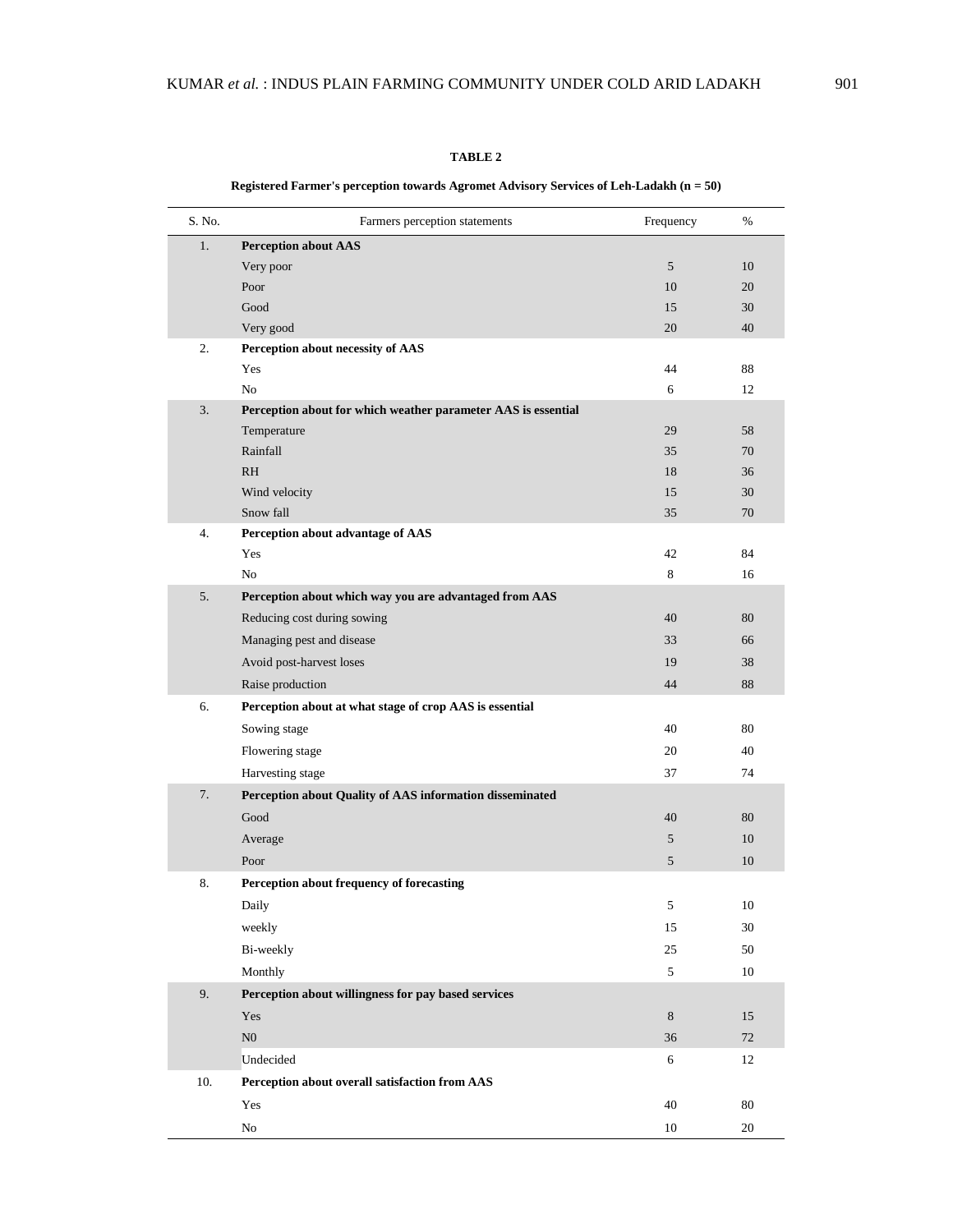

**Fig. 2.** Source of information for Agromet Advisory Services (AAS)



**Fig. 3.** Knowledge statements of farmers about Agromet Advisory Services

AMFU centre of Leh-UT of Ladakh, followed by mobile (25 per cent), radio/television (12 per cent), newspapers (10 per cent) and friends/relatives (3 per cent) respectively.

Perception on AAS revealed (Table 2) that the 40 per cent registered farmers rated the Agro-meteorology advisory services as very good on the scale of very poor to very good (Rana *et al.*, 2005). The majority of the farmers (88%) felt the necessity of the agro-meteorological advisory services. where, (*vi*) 70 per cent of them felt that advisories based on predicted precipitation events are very effective and helpful for taking prior preventive measures even for protected agriculture during winter season. These results are in conformity with studies, reported by Maddison (2006). Majority of the farmers (80-88 per cent) perceived that AAS was helpful in raising production of crops, in reducing the agricultural production costs and pest management during cropping season and protected agriculture. Majority of farmers (80%) opined that real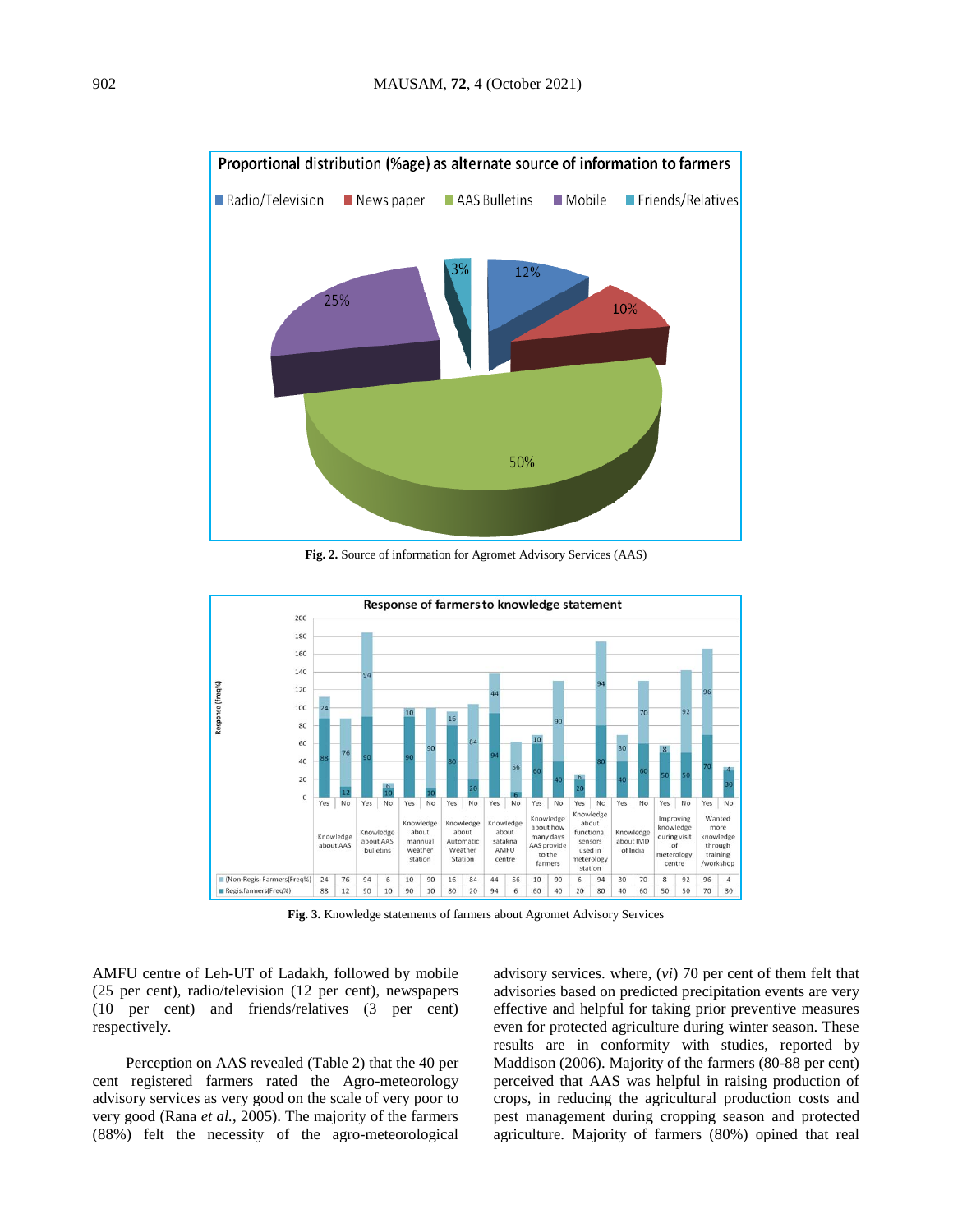time AAS was critical at sowing stage as dissemination of need-based weather advisories prior to cropping season particularly information on timely rainfall, temperature and humidity helped farmers to plan their farm activities timely and accurately. About 80 per cent of farmers perceived that micro-level AAS disseminated through AMFU (Agro-meteorology field unit) centre was good, accurate, timely available and 50 per cent of farmers opined that bi-weekly forecast information was good as it is helped to take short term decision on farming activities. Further farmers perception about willingness to pay for AAS indicates that 72 per cent farmers not willing to pay for AAS, as majority of respondents were small and marginal farmers with scarce farm resource and not in position to pay for service. From results, it is also showed that 80 per cent of AAS farmers were presently satisfied with AAS issued by the AMFU centre of Leh-UT of Ladakh.

Fig. 3 shows the knowledge of farmers about Agro-Meteorology Advisory services and 88 per cent farmers registered with AAS had knowledge about AAS. 24 per cent non-registered AAS farmers had knowledge about AAS. 90 per cent registered farmers and 94 per cent nonregistered farmers had knowledge about AAS bulletins. Regarding knowledge manual weather station, 90 per cent registered and 10 per cent non-registered farmers had knowledge about this aspect. Further, 80 per cent registered farmers and 16 per cent non-registered farmers had knowledge about automatic weather station. 94 per cent registered farmers had knowledge about (*vii*) Stakna AMFU centre, whereas 44 per cent non-registered farmers had about it. With regard to statement "how many days AAS provide information to the farmers" 60 per cent registered farmers had knowledge about it whereas only 10 per cent non-registered farmers had knowledge about it. 20 per cent registered farmers had knowledge about functional sensors used in meteorology station whereas only 6 per cent non-registered farmers had knowledge about it. Further, 40 per cent registered and 20 per cent non-registered farmers had knowledge about IMD of India. 50 per cent registered respondents had improving knowledge during visit of meteorology centre, whereas 92 per cent non-registered respondents had not improving knowledge during visit of meteorology centre. Finally, 90 per cent registered and only 2 per cent non-registered farmers had knowledge about trainings/workshop schedule to be organised by AAS station.

### **4. Conclusions**

On the basis of the findings, majority of farmers responded that this Agro-advisory has really impacted significantly in terms of implementation of agricultural activities timely as the span of cropping season is very short and very useful for the Leh region as only one short season for crop impacts seriously on crop yield. Farmers were of opinion that they have been benefitted from this programme as well as timely input to agricultural fields in Indus Plains (Chuchot and Shey villages) especially when snowfall has considerably declined and now there is little water in the rivers and streams as experienced in the past few decades. However, timely advisories are sent to the farmers' group for agricultural activities. The major source of information was AAS bulletins followed by mobile communication. The majority of AAS farmers perceived that their willingness to pay for the services was low and they were ready to use advisories free of cost due to their farm resource constraints. The higher percentage of respondent farmers was satisfied the service of Agromet advisories. There is maximum number of nonregistered farmers showed that the less knowledge in all the Agromet Advisory statements especially in knowledge about manual weather station, knowledge about automatic weather station and knowledge about functional sensors used in meteorology station. The Agriculture university and AMFU centre organised more and more workshops/training camps in the villages of Leh district for respondent farmers about increasing more knowledge about weather station.

*Disclaimer* : The contents and views expressed in this study are the views of the authors and do not necessarily reflect the views of the organizations they belong to.

#### **References**

- Anonymous, 1973, "Weather", *Indian J. Met. Geophys*., **24**, 3, 301-304. https://metnet.imd.gov.in/mausamdocs/32431.pdf.
- Anonymous, 2016, "Block-wise abstract of Leh District", Village Amenity Directory 2015-16. District Statistics and Evaluation Office Leh, 1-3.
- [https://ccafs.cgiar.org/bigfacts/#theme=evidence-of-success&subtheme](https://ccafs.cgiar.org/bigfacts/#theme=evidence-of-success&subtheme=services & casestudy=servicesCs3) = [services&casestudy=servicesCs3.](https://ccafs.cgiar.org/bigfacts/#theme=evidence-of-success&subtheme=services & casestudy=servicesCs3)
- Maddison, D., 2006, "The perception and adaptation to climate change in Africa", CEEPA. Discussion Paper No. 10. Centre for Environmental Economics and Policy in Africa Pretoria, South Africa : University of Pretoria.
- Raghuvanshi, M. S., Dorjay, Ngawang, Singh, R. K., Manjunatha, B. L., Moharana, P. C., Spalbar, Enoch, Stanzin, Landol and Saxena, Anurag, 2019, "Ladakh Traditional Farming: An Approach to Resource Utilization under Changing Climate",<br>Int.J.Curr.Microbiol.App.Sci.,8, 09, 654-666. doi : *Int.J.Curr.Microbiol.App.Sci.,8,* [https://doi.org/10.20546/ijcmas.2019.809.079.](https://doi.org/10.20546/ijcmas.2019.809.079)
- Rana, R. S., Prasad, R. and Kumar, S., 2005, "Reliability of medium range weather forecast in mid hill region of Himachal Pradesh", *Journal of Agrometeorology*, **7**, 2, 297-303.
- Roy, P. and Rani, Anshu, 2018, "Agromet Advisory forEmpowering Farmers to Mitigate Climate Change", published in online in Biotech Articles on 19.04.2018, www. biotecharticals.com.